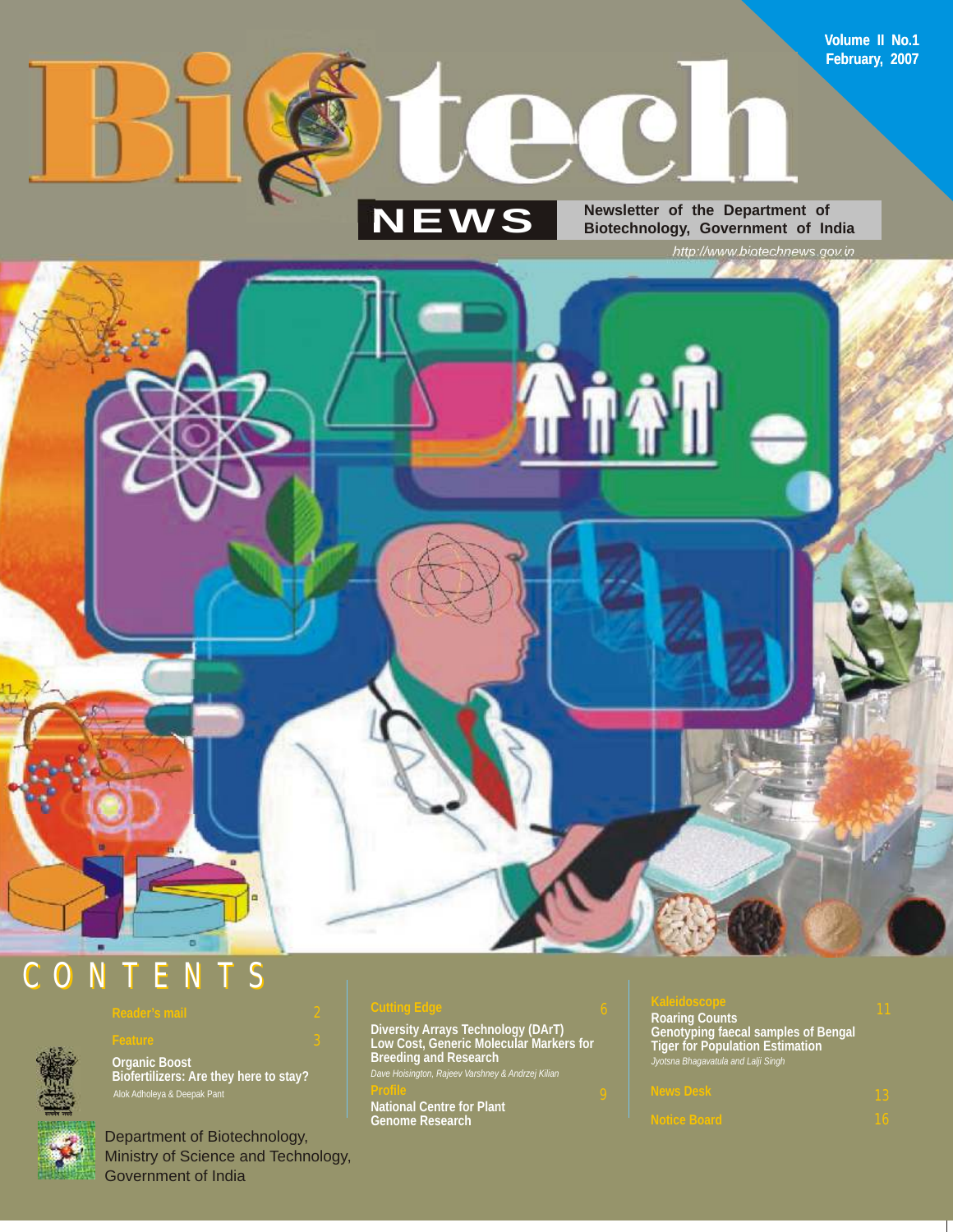

# **Reader's mail**

Response Intis only recently that I chanced on four back issues of bio-tech news, including the latest December 2006 issue. I was pleasantly surprised and actually amazed by the high quality of content in all the newsletters despite it being a government publication. I am impressed by the design of the newsletter… terrific feature articles by outstanding scientists, pieces by industry leaders, cutting edge articles, technical updates and profiles. Indeed the newsletter is well conceived.

> From the perspective and interests of organizations like Foundation for Revitalisation of Local Health Traditions (FRLHT), Bangalore, I would like to read, once in a while, features on trans-disciplinary research between India's profound traditional health sciences and western science. Dr. M.S. Valiathan's recent initiative in "Ayurvedic biology", covering fields like pharmaco-genomics, points to the exciting possibilities in this cross cultural field. Dr. G. Padmanabhan, IISC, in the June 2006 issue of Biotech News also talks about traditional medicine as another niche area (Indian Biotech: Today and Tomorrow). I do believe trans-disciplinary research bridging the genius of East and West should be one of the USPs of Indian biotechnology given the richness of the country's knowledge heritage. It needs an attitude of self respect and pride amongst knowledge leaders and a conscious obliteration of the prejudices sown by colonizers 200 years ago.

#### **Darshan Shankar, Director, FRLHT, Bangalore.**

As a student of biotechnology, I have found Biotech News a major source of current information, apart from what is offered on the internet. After reading the profiles of institutions working in the field of biotechnology and the Newsdesk column, I feel more confident about opting for a career in biotechnology. You could, of course, help students like us by providing information on careers in biotechnology based on recent educational experiences in India and abroad of young Indian biotechnologists.

**Vasudha Agarwal, La Martiniere Girls' College, Lucknow.**

# To the readers

The Department of Biotechnology had relaunched Biotech News - its official newsletter - with reorganized content, fresh attire and with increased periodicity around a year back. The earlier version, you may recall, was published twice a year at six-monthly intervals. In order to maintain currency, and bring to its readers a flavor of the various developments in biotechnology as seen from DBT, the Newsletter is now appearing six times a year at 2-monthly intervals, both in hard copy and e-format versions.

As mentioned earlier, we have reorganized the content to make it more informative and user friendly. Each issue has one or more 'Feature' articles written by eminent life science experts. 'Cutting Edge' focuses on critical analysis of a frontier area of life sciences/biotechnology. 'Tech Update' highlights recent developments from institutions and industry. 'News Desk' brings you a round up of various scientific meetings, brain-stormings, international collaborations etc. 'Tech Transfer' keeps you informed of latest technology transfers to industry and other user groups of biotech products, processes as well as launch of these in the market. 'Profile' seeks to provide snapshots of an institution active in biotechnology. Finally, 'Notice Board' alerts you to DBT's call for proposals, forthcoming meetings, positions vacant at DBTand its autonomous institutions, recent publications etc.

With all these changes, we aim to reach out to a larger section of the society, particularly, schools, colleges and post-graduate institutions, as well as industry and voluntary organizations interested in life sciences and biotechnology.

This is the first issue of year 2007. I urge readers to send in their views and suggestions on what they would like to see in Biotech News.

**S. Natesh** Sr. Adviser E-mail: natesh@dbt.nic.in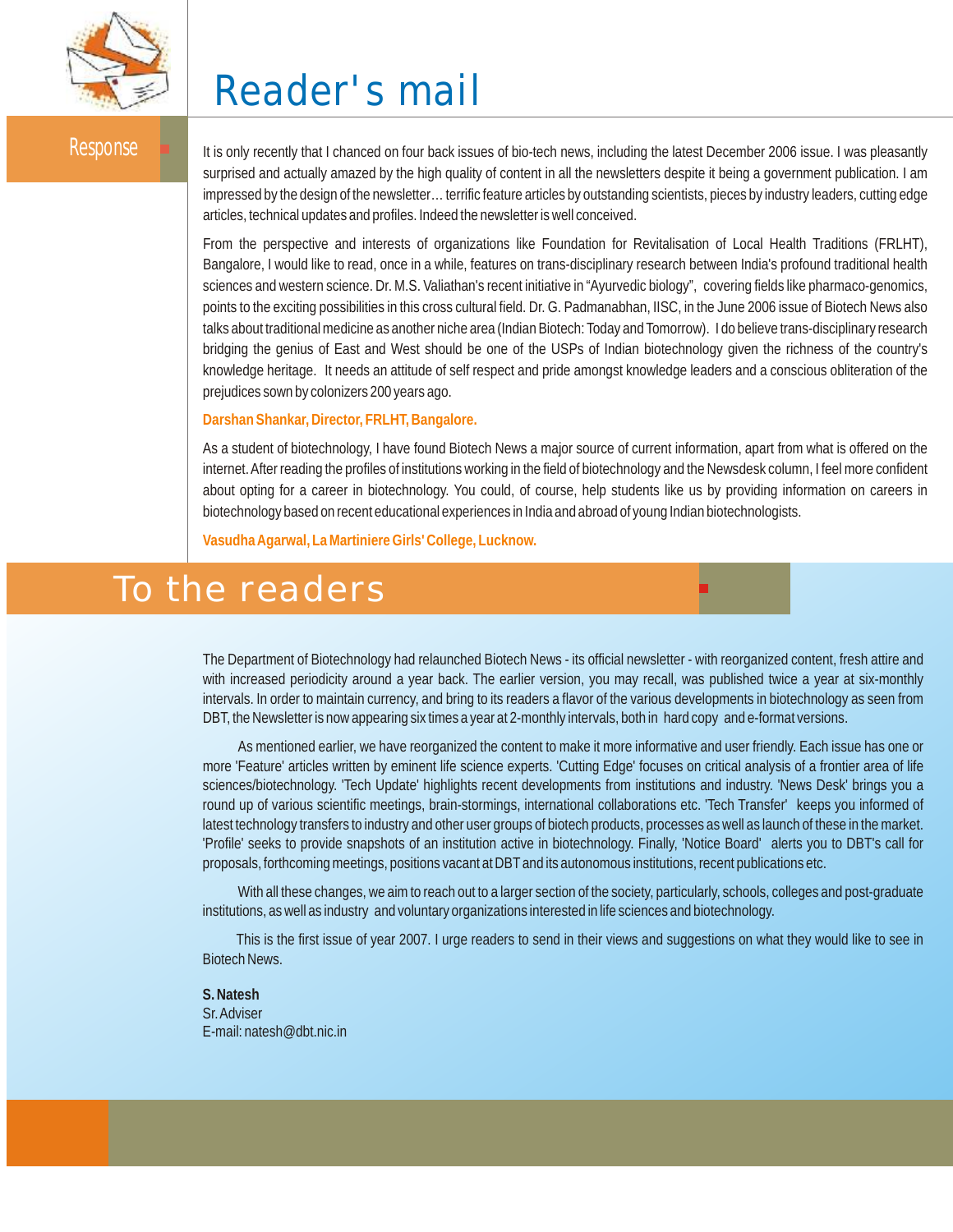# **Organic Boost Biofertilizers: Are they here to stay?**

Alok Adholeya & Deepak Pant, Biotechnology & Management of Bioresources, The Energy and Resources Institute, New Delhi E-mail: aloka@teri.res.in

Fertilizers supply essential plant nutrients, mainly Nitrogen (N), Potash (K) and Phosphorous (P) as they are removed in large quantities from the soil by each successive harvest. Increasingly high inputs of chemical fertilizers for high yield agriculture during the last 150 years has not only left our soils degraded, polluted and less productive but also posed severe health hazards.

For instance, in South-East Asia, decline in productivity of major cereals, particularly rice, has been observed due to decrease in effective N-supply and adverse changes in organic content in soils due to over dependence on nitrogenous chemical fertilizers. Attempts to increase Nsupply by excessive application of fertilizers lead to poor utilization of the same by target crops resulting in passage of the excess N to water bodies, nitrates to ground water and green house gases to the atmosphere. In soils with general nutrient deficiency such as red, laterite and mountain soils, the deficiencies of P, S & Zn is accelerated due to excessive Ninduced dry matter. This leads to further decline in crop yield.

Increasing awareness in this regard has gradually brought about a major shift in consumer preferences towards organic food grown without use of any chemicals whatsoever. This is particularly so in the developed countries but the trend is beginning to catch in other countries as well, including India. The global market for organic food and natural products is on the upswing and is expected to have touched USD 40 billion by 2006 (actual figures awaited). Demand for organic food has seen a steady increase both in developed and developing countries. Worldwide, over 130 countries are producing certified organic products in commercial quantities today.

India is the third largest producer and consumer of fertilizers in the world (after China and USA) accounting for 12% of world production of N & P nutrients and 12.6% of world consumption of NPK nutrients.

Table 1. Fertilizer Consumption (NPK) in India (million tonnes)

| Year                  | <b>Food grain</b><br>production | <b>Fertilizer</b><br><b>Consumption</b> | <b>Per hectare</b><br><b>Consumption</b> |
|-----------------------|---------------------------------|-----------------------------------------|------------------------------------------|
| 1999-2000             | 209.80                          | 18.07                                   | 95.23                                    |
| 2001-2002             | 212.02                          | 17.36                                   | 91.49                                    |
| 2006-2007<br>(Target) | 234.29                          | 23.55                                   | 115.23                                   |
| 2011-2012<br>(Target) | 320.00                          | 37.92                                   | 168.99                                   |

Out of the total of 329 Million Ha of India's geographical area, about 114 Million Ha is under cultivation. With India hurtling towards overtaking China as the most populous

country, meeting the increasing demand for food shall continue to be major challenge. Further increase in food production will depend on either increasing the productivity of existing areas or by bringing additional lands, presently under fallow or wasteland categories, under cultivation. Around 56.29 million hectares of the land area is currently categorized as wasteland or fallow land that can be brought under cultivation in the future. Thus, the total area under cultivation can rise to a total of 170.29 million hectares. Given the fact that all additional areas visualized as above will be largely rainfed, bio-fertilizers have the potential to play a major role in making agriculture a viable proposition here.



#### *In vitro Mycorrhiza spore*

Bulk of India's fertilizer usage is concentrated in areas where irrigation facilities are available and this accounts for just 30% of arable land. Rainfed areas that account for 70% of the balance land hardly see any fertilizer usage. Farmers in these areas often use organic manure made from locally available biomass to meet incremental nutrient requirements of their agricultural crops. These regions of India provide considerable opportunity for organic farming due to very low utilization of chemical inputs.

The holistic strategy presently gaining ground is the Integrated Nutrient Management (INM) program that aims at achieving harmony in the conjoint use of all resources like chemical fertilizers, organic manures, green manures, biofertilizers, crop residues and other non-conventional sources of plant nutrients. This is complemented by efforts to maximize nutrient use efficiency of crops and minimization of nutrient loss and leakage from cropping system. The objective is to meet the three goals of Integrated Plant Nutrient System (IPNS) viz. maximization of crop yield, sustenance of the natural resource base of agriculture (soil, water and air quality) and improvement of the socio-economic conditions of the farming community.



### **Feature**

*"*

*"* areas **G**iven the fact that all the waste or fallow land which can be brought under cultivation in future will be largely rainfed, biofertilisers have the potential to play a major role in these additional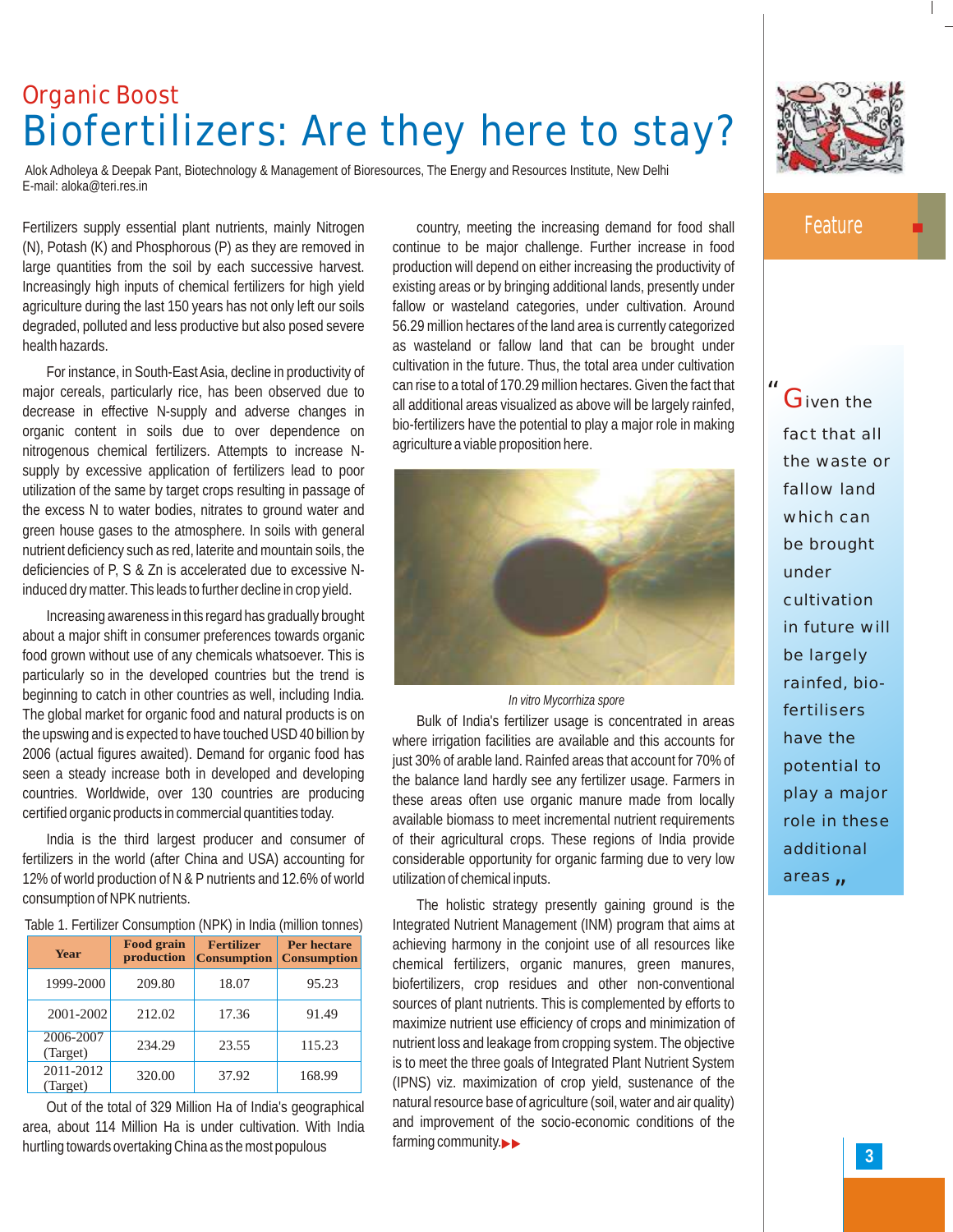

## **Organic Boost Biofertilizers: Are they here to stay?**

Feature

*"*

The

### **▶Biofertilizers: Indian Scenario**

The Gazette of India (2006) defines biofertilizer as a product containing carrier based (solid or liquid) living micro-organisms which are agriculturally useful in terms of nitrogen fixation, phosphorus solubilization or nutrient mobilization, so as to increase the productivity of the soil and/or the crop. These broadly include the nitrogen fixers (symbiotic and nonsymbiotic bacteria), phosphate solubilizing fungi and bacteria and the mycorrhizal fungi that are capable of mobilizing nonlabile nutrients from soil and transporting them to and across plant roots. A recent addition is the plant growth promoting rhizobacteria (PGPR), specifically the fluorescent Pseudomonads, which stimulate plant growth and repress root diseases by a variety of mechanisms.

So far emphasis has been given only to certain types of biofertilizers such as *Rhizobium, Azotobacter, Azospirillum*and Phosphate solubilizing bacteria (PSB). Usually carrier material such as peat, lignite, peat soil, humus, wood charcoal or similar material favoring the growth of microorganisms is used. However, in practice a large variety of microbial inoculants are available and being used as biofertilizers. These include *Azolla, Trichoderma, Frankia* and Vesicular Arbuscular Mycorrhiza (VAM).

Table 2. Important micro organisms constituting biofertilizers

| <b>Microorganism</b>            | <b>Nutrient fixed (Kg/ha/year)</b> |  |
|---------------------------------|------------------------------------|--|
| Actinorrhizae (Frankia sp.)     | 150 kg nitrogen/ha                 |  |
| Algae                           | $25 \text{ kg}$ N $\lambda$ ha     |  |
| Azolla                          | $900 \text{ kg}$ N./ha             |  |
| Azospirillum                    | 10-20 kg $N_{2}$ /ha               |  |
| Rhizobium                       | 50 to 300 kg N, / ha               |  |
| <i>Azotobacter</i>              | 0.026 to 20 kg $\overline{N_2}$ ha |  |
| Mycorrhizae                     | Solubilize food phosphorus (60%)   |  |
| Phosphate solubilizing bacteria | Solubilize about 50-60% of them    |  |
| and fungi                       | fixed phosphorus in the soil       |  |

Phosphorus deficiency is one of the major limiting factors in crop growth and nitrogen fixation in the tropical regions. Phosphorus is a non-renewable costly input, often in short supply. Phosphate fertilizers also have pollution problems associated with them. In soils with high pH, a major portion (75% phosphatic fertilizer) of the fertilizer applied becomes non-usable (fixed) through chemical reactions and gets converted to a form that is inaccessible to plants. Presently in India, there is an annual demand of approximately 47.98 lakh tonnes of phosphatic fertilizers for agriculture application of which only 33.48 lakh tonnes is supplied by domestic chemical fertilizer industries, and the remaining 14.5 lakh tonnes is procured from other countries.

Mycorrhiza based biofertilizer technology is one such successful technology capable of wasteland reclamation and beneficial in agriculture because it provides phosphorus nutrition to the plant. Mycorrhizal fungi can utilize phosphorus from extremely low concentrations, even from unavailable

sources, and provide an alternative to offset the high cost of phosphate fertilizer input. Mycorrhizal technology is an innovative invention offering a partial substitute to chemical fertilizers as it enables plants to thrive better and offers better establishment and enhanced yield in nutrient poor conditions. This fungal microbe, which forms a symbiotic, non-pathogenic, permanent association between the roots of land plants, is an appropriate partial substitute to phosphatic fertilizers and promotes yields significantly. This is extremely beneficial to almost all cultivated plants as it has a broad host range in contrast to other products available. It is easy in application, quite similar to chemical fertilizers. Its cost of production is also highly competitive as compared to chemical fertilizers. Thus, biofertilizers offer a huge potential for widespread use offering both economic and environmental advantage to



*Colonised roots with vesicles*

farmers/growers and commercial viability to production units.

There are several types of biofertilizers now being marketed in India. Some of the prominent ones are *Rhizobium, Azatobacter* and *Azospirillum*. The Indian Council for Agriculture Research and Department of Biotechnology have actively encouraged application of rDNA technology for better quality Rhizobium and Azatobacter. In order to help the industry, DBT has established certain repositories to keep micro organisms. In the case of biofertili*z*ers, the established repository for microbes is the National Facility for Rhizobium Culture Collections, Division of Microbiology, IARI, New Delhi. The others are the National Centre for Conservation and Utili*z*ation of Blue-Green Algae, IARI, New Delhi, the Microbial Type Culture Collections, Institute of Microbial Technology, Chandigarh, the National Facility for Marine Cyanobacteria, Bharatidasan University, Tiruchurapalli and the Facility for Mycorrhizal Culture Collections, The Energy and Resources Institute (TERI), New Delhi.

A number of entrepreneurs in India have now established facilities for the production of mycorrhiza. The constructed area requirement is 5,000 square feet to produce 200 ton/annum and 12,000 square feet to produce 1000 ton/annum. In India, a

*"* community Integrated Plant Nutrient System (IPNS) aims to maximize crop yield, sustain the natural resourc base of agriculture (quality of soil, water and air) and improvement of the socioeconomic conditions of the farming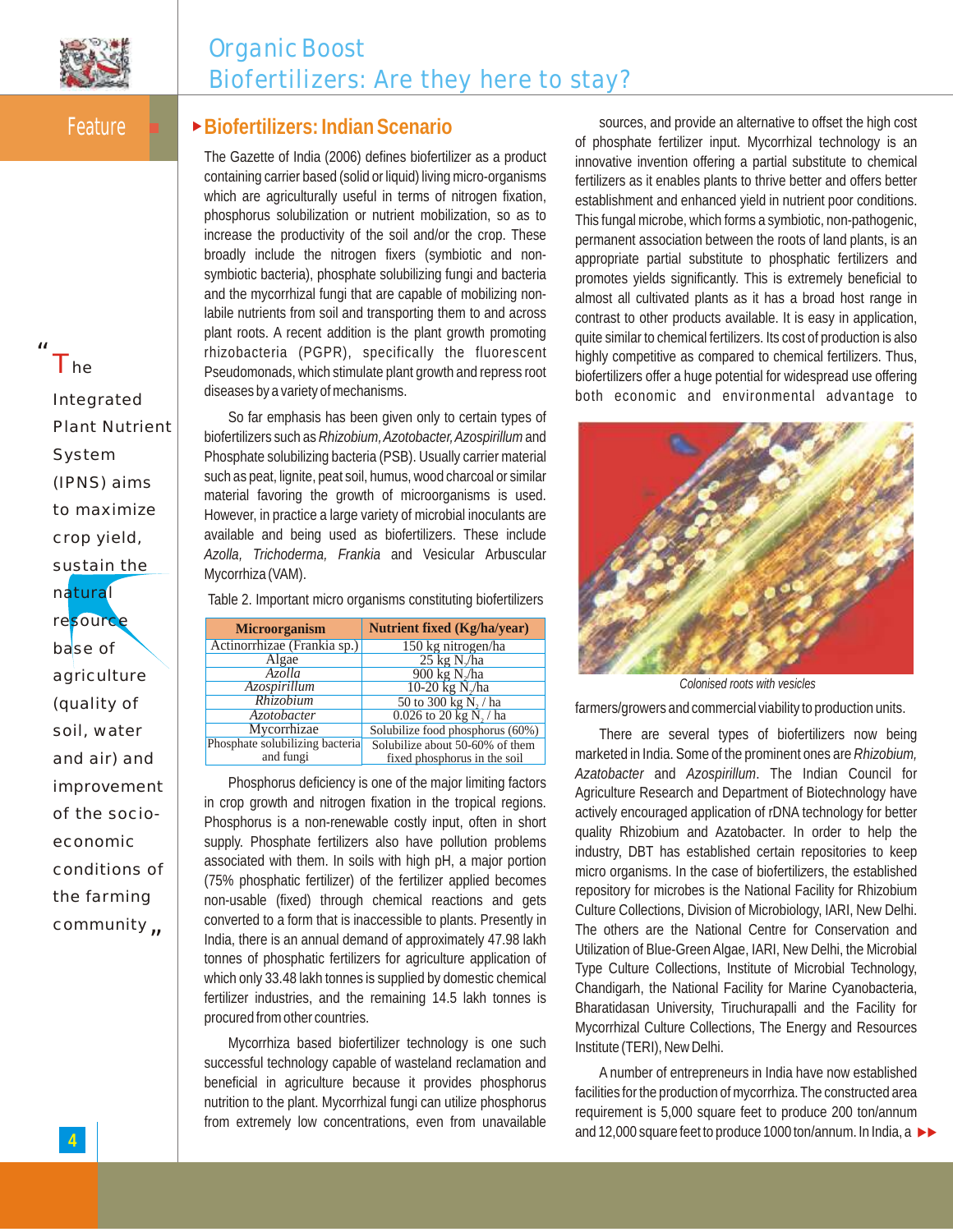*B of rtil ser <sup>e</sup> le <sup>s</sup> i e i P l t*

# **Organic Boost Biofertilizers: Are they here to stay?**

centralized production facility for a product like arbuscularmycorrhizal fungi (AMF) is feasible. However, at this stage business is in the concept selling stage and effective demonstrations are very necessary for product penetration at regional levels. Once the product potential is demonstrated in various agro climatic zones in the country, consolidation may occur.  $\blacktriangleright$ 

## **Quality Control and Regulation of biofertilizers**

Most of the microbial bio-inoculants and organic fertilizers available in the market would have to address a common problem: quality control and its regulation. It is necessary to ensure that these products are of standard quality. In India and comparable countries, most commercial organic fertilizers are not covered by national or international standards, such as those which govern the quality of chemical fertilizers. It is important to evaluate the produced inoculum from commercial units with certain reference values to ensure strict adherence to protocols and methodologies recommended by recognized and independent laboratories. This is most vital as several handling errors may occur during technology adoption and industrial production resulting in poor product quality. This may lead to dissatisfaction of both end users and producers. Thus, specific protocols for quality control of microbial biofertilizers need to be developed and standardized for application. This is essential not only as a guarantee for producers and users but also for the protection of ecosystems. Moreover, this would also help in quality management and assessment of inoculum potential with every batch of inocula produced. Unless quality control is achieved, the full potential of biofertilizers may remain untapped.

For mass production of biofertilizers, critical benchmarks at all stages of inoculum development covering all possible parameters desirable for ensured production, are required to be identified. These include viability checks from the processing stage till the formulation stage, ranging from the colonization of host roots, weight of dried inoculum at harvest, propagule estimations, infectivity potential of crude and formulated diluted inoculum, formulation conditions like temperature and suitable storage conditions. Such benchmarks also help to institutionalize process efficiency at the production level. Once the commercial launch of the formulation is achieved, both the developer of the technology and the distributing industries share equal responsibilities for the authenticity and performance of commercialized products, and must continue to work together to evaluate responses obtained from the field. This would ensure confidence building and continuous use of these products over the years. Thus, it is important to monitor the effectiveness of the inoculum to regularly validate product performance and customer satisfaction.

The responsibility of the laboratory developing biofertilizers should be to consider the following features as desired by the end user:

- Compatibility with local indigenous microbial isolates for prompt and effective plant growth  $\bullet$
- Ability to survive, and stability in the carrier system  $\bullet$
- Ability to survive while seed-coated, even under adverse climatic conditions  $\bullet$
- Wide-range of host applications  $\bullet$
- Ability to maintain genetic stability  $\bullet$
- Absence of harmful contaminants —
- Prolonged shelf life  $\bullet$

Quality standards have been notified by BIS and regular testing is also done by NBDC/RBDCs and State Government Laboratories. The Government of India, vide its Gazette extraordinary [part II-section3-subsection (ii)] dated 24 March, 2006, released the specifications for biofertilizers, alongwith their tolerance limit and method of analysis. However, this is limited to Rhizobium, Azotobacter, Azospirilum and Phosphate solubilizing bacteria (PSB) only and there is a need to bring other types of biofertilizers under its ambit.

The Government has been providing non-recurring grant-in-aid up to Rupees 20 Lakhs for setting up of biofertilizer production units of 150 MT annual capacity by industry, cooperatives, PSUs/NGOs etc. National Project on Organic Farming (NPOF) has been approved for implementation during the 10th Plan with an outlay of Rs. 57.05 crores for the production, promotion, market development and certification of organic farming in the country. Current production of biofertilizers in the country is 10,000 mt/annum against the production capacity of 18,000 mt/annum. Average annual consumption of bio-fertilizers in the country is 64 g/ha.

Biofertilizers have shown great potential as a supplementary, renewable and environmental friendly source of plant nutrients and are an important component of INM and IPNS. However, existing production units do not have the capacity to meet present requirement. Most of the production units lack in instrumentation, production techniques, skilled staff etc. for production of superior quality bioinoculants. The result is the production of poor quality products which is in turn responsible for the poor response of farmers towards biofertilizers. Keeping in view the changing scenario of production systems and environmental concerns associated with chemical fertilizers, it is necessary that biofertilizers play a more significant role in production systems and maintain ecological equilibrium and sustainability as well. What is most needed is a business driven approach that delivers commercially feasible results which attracts the attention of business houses and policy makers.

*"* Quality *"* control of commercial microbial inoculants is extremely important for developing faith among the user community<sub></sub>

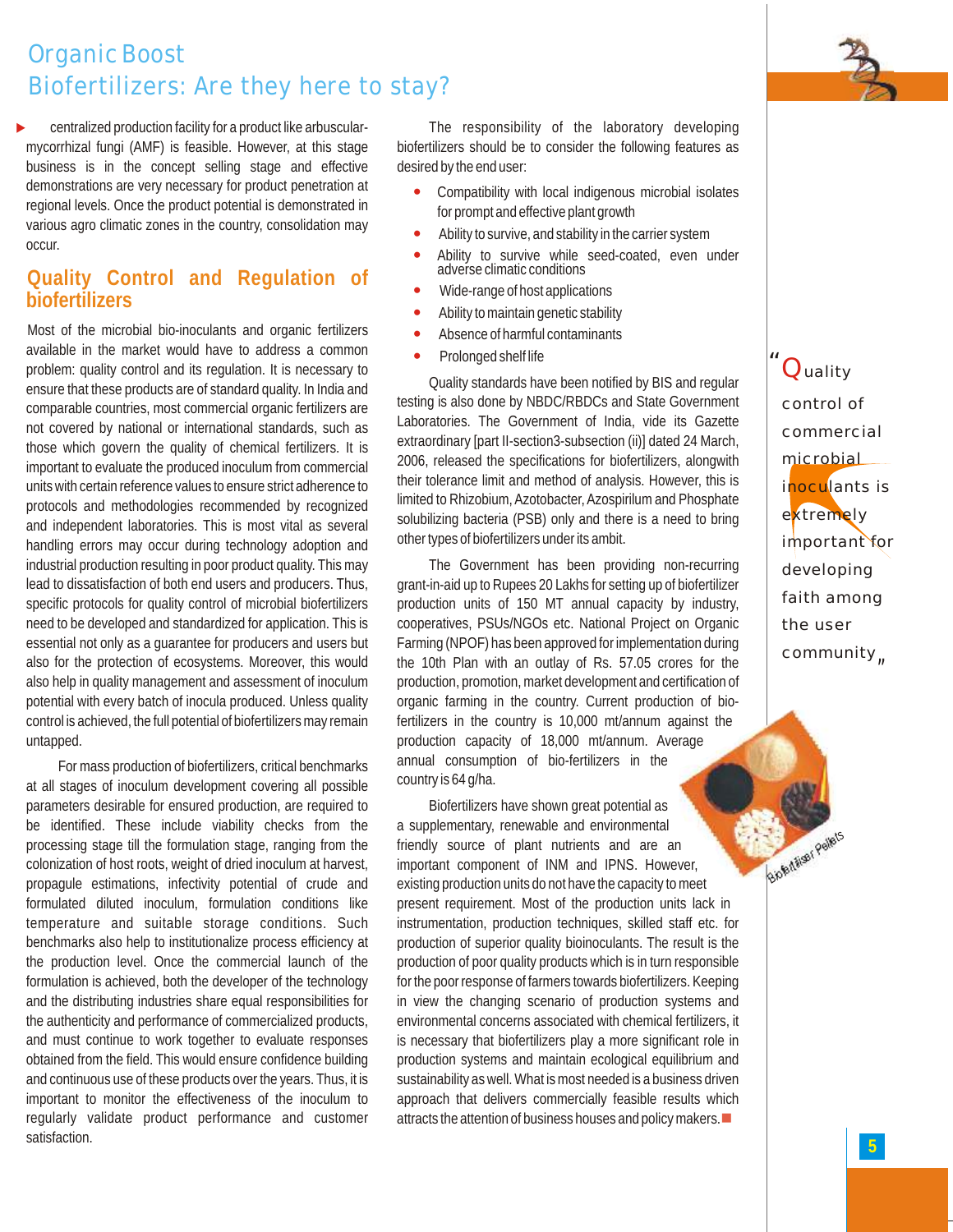

# **Diversity Arrays Technology (DArT) Low Cost, Generic Molecular Markers for Breeding and Research**

*Dave Hoisington and Rajeev Varshney, ICRISAT, Patancheru, Andhra Pradesh, India Andrzej Kilian, DArT, P/L, Canberra, ACT, Australia* E-mail: *d.hoisington@cgiar.org*

## Cutting Edge

*"* DArT

with low cost<sub>n</sub> technology is not dependent on having DNA sequence information, is expandable based on user's needs, and is highthroughput

The use of molecular markers has been shown to be a powerful approach for the genetic dissection and manipulation of many traits of importance in agriculture. However, their full impact, especially in breeding, is yet to be realized. This is due to a number of limitations such as the time and resources required to discover a large number of polymorphic markers for a species, requirements for sequence information for marker development, and the cost and time for scoring the markers (average per datapoint cost of over US\$1.00).

With the advent of Restriction Fragment Length Polymorphisms (RFLP), genetic maps were developed for many species, including many crops of agricultural importance. While various strategies were employed to reduce the costs and increase the throughput of RFLP detection, the lengthy and elaborate procedures of Southern blotting and probe hybridizations greatly limited the number of samples that could be analyzed, thus maintaining high per sample costs. The discovery of microsatellites (or simple sequence repeats, SSRs) in many species provided much simpler protocols based on PCR amplification and gel-or sequencer-based detection. However, there are large costs and time required to develop primers that detect SSRs in a species, although once developed, SSR assays are relatively simple, low-cost and can be automated for moderately highthroughput. An often overlooked limitation of SSRs is the lack of an efficient automated analysis system to detect the specific SSR allele in a sample, and to convert this into usable data for mapping or characterization (software does exist but still often requires significant user input for interpretation).

Recently, systems that detect single nucleotide differences between DNA samples (single nucleotide polymorphisms, SNPs) are being developed as these can be

assembled into large-scale, low-cost detection platforms such as the Illumina Bead Arrays (www.illumina.com). For species where extensive sequence information exists (e.g., maize and rice), the development of SNPs is relatively easy, although overall costs can be high. For other species, the requirement for extensive sequencing is a limitation, although such sequencing is becoming more achievable with recent developments in extremely high-throughput sequencing strategies (e.g., Life Sciences 454 DNA Sequencing, www.454.com).

### **Diversity Arrays Technology (DarT)**

Amarker platform that offers certain advantages, especially in the breeding context, is based on array hybridization technology and has been termed, Diversity Arrays Technology (DArT). Developed by Dr. Andrzej Kilian and his team, this technology provides a cost-effective and whole-genome genotyping tool (see references and the DArT P/L web site: www.diversityarrays.com). The technology is not dependent on having DNAsequence information, is expandable based on the user's needs, and is high-throughput and low cost (per datapoint costs below US\$0.10). DArT analysis requires the assembly of a "genotyping array" that contains genomic clones that show variable hybridization intensities across the individuals under study. Such arrays have been developed by Dr. Kilian and his team for several species, including sorghum, rice, barley, wheat, chickpea, pigeonpea and many others including animal species. The "genotyping array" is hybridized with an individual DNA sample using microarray technology, the hybridization signal measured and converted into a genotype score. DArT P/L bioinformaticians have developed specialized software for automated data extraction, storage and analysis.

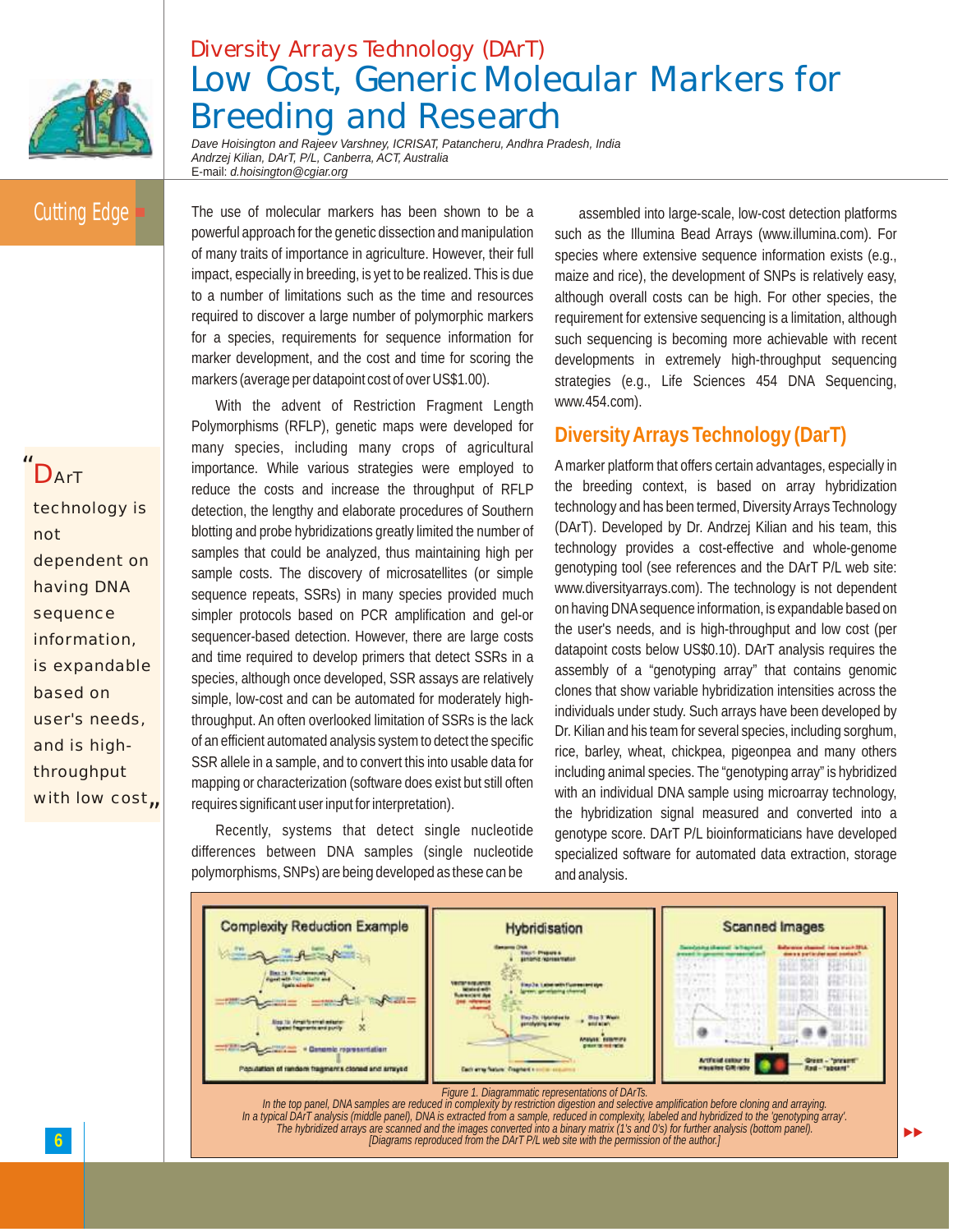# **Diversity Arrays Technology (DArTs) Low Cost, Generic Molecular Markers for Breeding and Research**



### ▶ DArT Development

A DArT marker is simply a segment of DNA that has been determined to be polymorphic across a range of germplasm of interest. Such markers are most easily scored as dominant (presence/absence) loci, although many can be scored in a hemi-dominant manner. Like all marker systems, a marker discovery phase is required to identify the most polymorphic and useful markers for large-scale genotyping. Unlike most other marker systems, no sequence information or DNA synthesis is required, and the same platform is used for both discovery and routine genotyping.

Figure 1*. (on page 6)* presents the basic steps in a DArT analysis. To develop a genotyping array for a species, genomic DNA is isolated from a number of individuals that represent the diversity to be studied (e.g., genebank accessions, breeding lines, parental lines). The pooled DNAis then reduced in complexity by one of several methods that involve digestion with one to three restriction enzymes of various cutting frequencies, followed by adapter ligation and PCR amplification. The 'representation' produced following amplification is then cloned and individual inserts (markers) are arrayed on a microarray. The production of markers via cloned DNA provides a rapid and simple method for generating the sequence of any specific DArT marker in the future. Labeled genomic DNA from the original individuals is then hybridized to the array and polymorphic clones (DArT markers) are identified that produce hybridization signal intensity differences for different individuals. The selected markers are then used to produce a 'genotyping array' for large-scale genotyping. Several thousand markers can be screened on a single array to discover the most polymorphic markers that are then used on 'genotyping arrays' to detect several hundred loci in parallel using only small quantities (ng) of sample DNA.

For routine DArT genotyping, sample DNA is reduced in complexity using a similar protocol used in the discovery phase, labeled, and hybridized to one or more genotyping arrays. The hybridization signals are measured and specialized software (DArTsoft) used to convert the signals into genotypic scores (usually 1's and 0's). The genotypic scores can then be analyzed in a manner similar to other molecular marker genotypes (e.g., SSRs, SNPs) using statistical software packages for diversity, genetic and/or breeding applications.

The infrastructure required for high-throughput DArT analyses is not extensive, but does require a dedicated molecular biology laboratory with certain basic equipment for DNA extraction, cloning and microarray hybridization, along with more specialized equipment for microarray printing and scanning (Figure 2. *on page 8*). In addition, adequate

computing support is required to handle the large datasets that are produced.

#### **DArT Applications**

Dr. Kilian and his team at DArT P/L have made excellent progress in applying DArTs in a number of plant, animal and pathogen species. For plants, these include important agricultural species such as rice, barley, wheat and sorghum, among other important crop and model species. Applications of DArTs are essentially the same as for other marker types. DArT arrays can be extremely useful in assessing the diversity of genetic resource collections and breeding germplasm. The ability to genotype an individual at relatively low per datapoint costs means that a much larger set of individuals (accessions) can be studied, thus often eliminating the need to identify subsets of the materials due to cost and technology constraints. By analyzing the entire collection, a complete understanding of the diversity is obtained, greatly reducing the risk of missing critical germplasm accessions in the study.

The generation of molecular maps that form the basis to locate genomic regions (Quantitative Trait Loci, QTLs) involved in the expression of important agronomic traits has been and will remain an important application of molecular technology. To obtain even a reasonable level of genome coverage and a fairly complete genetic map of a species, requires a few to several hundred molecular markers. In some species (e.g., rice, maize, Arabidopsis), markers are abundant and polymorphic so that the identification of sufficient quantity of molecular loci is easy. In most other species, there is still a lack of sufficient numbers of polymorphic loci. While DArT markers may not be any more polymorphic than other marker types, the fact that several thousand can be screened very rapidly means that DArTs provide an efficient marker type for whole genome mapping. Once a few hundred DArT markers are available for a species, the development of a molecular genetic map for a segregating population becomes a matter of days, rather than months or years that other marker types can require. In fact, by using DArTs, the major limitations in the genetic analysis of most traits are the availability of segregating populations and/or cost-effective phenotyping protocols.

Association mapping is becoming an option in many species, especially for those where the development of genetic populations is restricted or time consuming. Effective association mapping requires fairly dense coverage of a genome with molecular markers. Again, the large number of DArTs that can be screened in a single assay provides an attractive option for such studies. Once particular associations are identified, the same DArT array can then be used in backcrossing the associated segments into elite breeding and farmer varieties.

*"* studied  $\overline{\Gamma}$ he ability to genotype an individual at relatively low per datapoint costs means that a much larger set of individuals (accessions) can be

*"*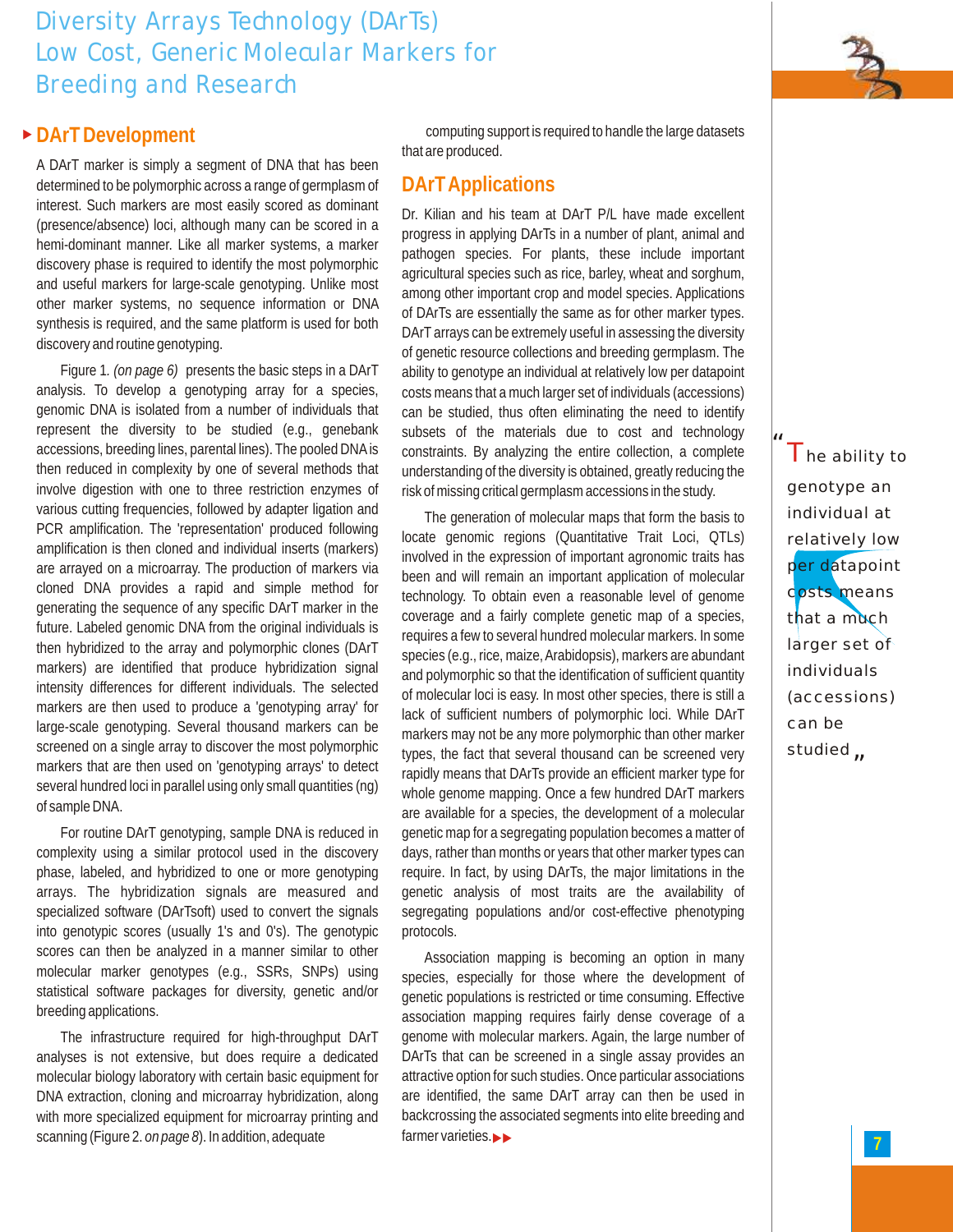

# Cutting Edge

• Of particular importance is the application of DArTs to breeding programs, especially for use in marker-assisted selection (MAS). A major limitation for the use of markers in breeding is often the lack of a large number of markers, both linked to the trait(s) of interest, and for selection of the background (or non-linked) genomic segments (e.g., in a backcrossing program). Beyond just the number of markers, the cost of, and time needed to, produce a datapoint is often prohibitive. Given the extensive genome coverage, highthroughput and low-cost, DArTs provide a very attractive marker system for such breeding applications. Costs of below US\$0.10 per datapoint mean that a single individual in a

most backcross programs are not able to make any selection on the recurrent parent genome as this would require extensive genome analysis at a number of loci. A single DArT genotyping array with ~100 markers would provide a low-cost method to determine how similar a particular backcross individual is to the desired recurrent parent. This could result in obtaining the desired new variety in 50% or less of the time required if DArTs were not used.

Given the advantages offered by DArTs and the desire to provide a generic technology that could be applied to any species of interest, The Center of Excellence on Genomics (CEG) recently approved by the Department of Biotechnology



applications<sub>n</sub> |



Figure 2. Examples of the major infrastructure required for DArT analyses. In addition to a basic molecular biology laboratory equipped for DNA extraction (A) and PCR amplifications (B), the use of a robotic pipetting station (C) for more automated DNA extractions and PCR setup can be useful. The two major pieces of equipment required are a microarrayer (D) to print the arrays contained the DArT markers and a scanner *(E) to detect the signals following hybridization with sample DNA.*

backcrossing program could be genotyped for several QTL segments (using two flanking markers) for around US\$1. By including 100 additional DArT markers on the array to detect random loci throughout the remainder of the genome, an entire genotype of the backcross individual would be determined for around US\$10.00. Such complete genotypic information would allow the breeding program to select those individuals that not only have the QTLs of interest, but also contain the maximal amount of recurrent parent genome greatly accelerating the conversion of elite lines. All of this selection can be accomplish well before the breeder makes the actual crosses in the field, e.g., at the seed and/or seedling stage.

A simple application of DArTs for MAS is in the backcrossing of individual or multiple transgenes into new varieties. Given the difficulty to produce a highly effective transgenic event and the fact that most regulatory policies consider each 'event' as unique, once an 'event' has been developed that will be released in a country, it will be necessary to introgress this 'event' into a range of elite varieties. This is accomplished in most crops by backcrossing for several (4+) generations followed by selfing for 2-3 generations to fix the transgene in the final product. At each generation, the presence of the transgene is determined by various methods ranging from phenotpying, to ELISA, to DNA detection. While such methods are simple and inexpensive,

(DBT) to be established at ICRISAT, will implement DArT technology as one of its flagship marker services for research and breeding in India. A partnership with DArT P/L in Australia will provide the required technology transfer and training to ensure that DArTs are effectively established and operating systems provided in the most timely fashion. Initially, DArT systems will be available for a number of important crop species in India. Other species will be added through collaborations with Indian institutes and scientists interested in using DArTs in their research.

While the CEG will be providing DArTs as a major marker service, other technologies such as DNA sequencer-based SSR detection, TILLING and EcoTILLING detection via LiCOR systems, and high-capacity phenotypic analysis for abiotic stresses will also be available at the CEG. Highcapacity data storage and analysis will be established to provide the necessary data handling for the large datasets produced by the CEG and to ensure that these are made available to the researchers in a timely and effective manner. The ultimate goal of the CEG is to make molecular markers available as an effective tool for all researchers and breeders in India.

(More details and references are available on the DArT P/L website, www.diversityarrays.com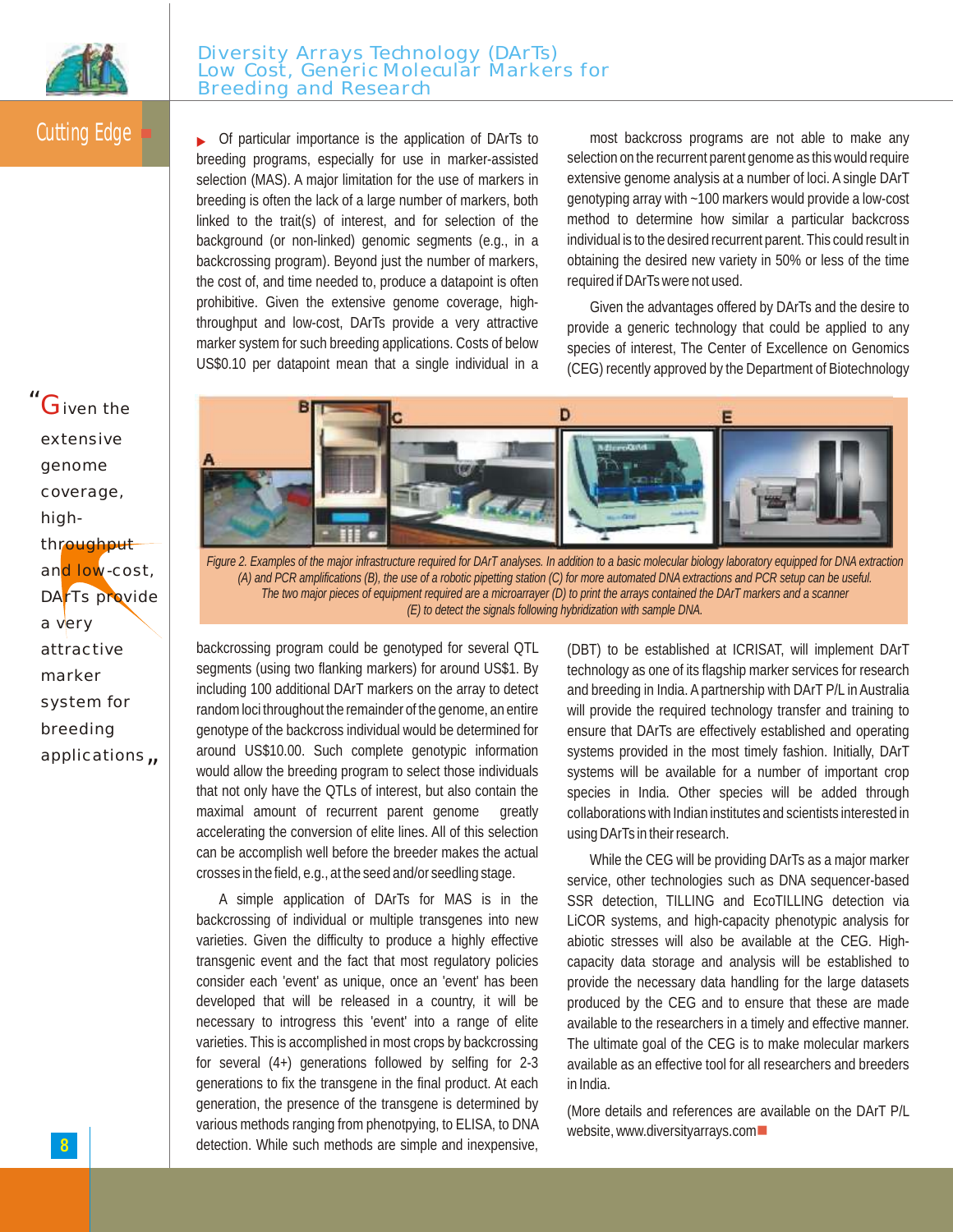# **National Centre for Plant Genome Research**

Aruna Asaf Ali Marg, P.O. Box No. 10531, JNU Campus, New Delhi - 110 067, http://ncpgr.nic.in/

The National Centre for Plant Genome Research (NCPGR) was established in 1998 as a frontline autonomous research institution in Genomics research under the Department of Biotechnology, Government of India with a small and dedicated group of scientists working out from its interim premises in Jawaharlal Nehru University. NCPGR was dedicated to the nation by none other than his Excellency, Dr. A.P. J. Abdul Kalam, the President of India, on November 28, 2005, after which the activities of NCPGR became operational from its own tastefully designed and developed campus in South Delhi. The current mandate of NCPGR is:

- To promote basic and applied research in plant molecular biology;  $\bullet$
- To identify important genes/factors and manipulate those for generating transgenic plants with improved agronomic characters and pathogen/stress resistance;  $\bullet$
- To develop molecular markers for monitoring important traits.  $\bullet$

NCPGR is the only national research centre of its kind in the country that is entirely dedicated to core research in

advanced areas of Plant biotechnology including molecular biology, genetic engineering and genomics with an applied emphasis. It aims to generate new knowledge about the genetic composition of plants, assimilate it with all other current knowledge and utilize the genomic knowledge in the construction of new varieties of plants and crops. In line with its mandate, the NCPGR is actively contributing to the understanding of gene structure and function, genome organization, gene expression and gene manipulation to breed improved varieties of food and industrial crops. Over the years it has also created a niche to provide the requisite infrastructure for the country to take its due place amongst the nations that are in the forefront of genome research.

NCPGR is widely recognized for its transgenic work using AmA1 and OXDC genes on nutritional improvements of potato and tomato. The value added AmA1 transgenic potato, in terms of nutritional quality has now undergone satisfactory field trials for its agronomic performance. Expression of AmA1 gene in other staple crops is in progress. Also, low oxalate, fungal tolerant OXDC tomato varieties have been developed and promising lines have been selected. Development of few>>

#### **What was the background and rationale which led to the genesis of the NCPGR ?**

The idea of establishing a national R&D institution such as NCPGR was conceived in late nineteen ninety six due to several motivating factors. Molecular Genetics had already made spectacular advances in our understanding of the gene expression in the life cycles of viruses and bacteria. Genome sequences of many microorganisms had been revealed and advances were being made towards sequencing of genomes of fungi, plants and primates, including man. Serious biotechnological interventions had begun for industrial production of useful biomolecules. On the other hand, agricultural productivity had become stationary in India thereby compromising the food and nutritional security of the country. It was evident that strengthening of plant biology research with the tools and techniques of genomics, proteomics and metabolomics will be helpful in understanding the molecular details of the key processes that determine field and quality of produce from plants. There were strong indications that R&D work in the area of plant genomics was to open great opportunities for crop improvement and would be of paramount national interest.

**What role and contribution do you envision for the institute in the coming decade?**

NCPGR aims to fulfill its multifarious role as the premier national laboratory for plant genomics and transgenic research. NCPGR will also train scores of postgraduates and academicians from sister laboratories in its research areas. The doctoral degree program in collaboration with Jawaharlal Nehru University will be continued. New knowledge will be generated about physical organization and functional expression of plant genomes/genes. Some of the most important genes connected with tolerance to high temperature, drought, diseases, photosynthesis, flowering and maturity and secondary metabolism will be defined, cloned and manipulated for crop improvement.

**Whatarethepioneeringareasofresearchinplantgenomewhichisexcitingthemindsofyoung scientistsinIndiaandelsewhere?**

Alarge number of areas in plant genomics are exciting and some of these will engage the interest of NCPGR scientists in coming years. Let me list some of the challenges which immediately come to my mind: What are the genetic mechanisms for origin of new plant species? How do genomic segments/genes get silenced or activated in plants? What are the determinants of mitotic and meiotic cell divisions? What are various levels of interactions between nuclear, mitochondrial and chloroplastic genomes for engineering better energy efficiency and growth profiles in larger fruits? How to increase the photosynthesis rate and capacity of sinks in C3 and C4 crop plants? How to manipulate hormonal regulation for short life cycles, higher productivity, fruit maturity/ripening, seed composition and prolonged seed viability? How to introduce nitrogen fixation ability in the above and below ground parts of plants? Please understand that this is only a short list of the important and exciting questions regarding plant biology.



### **Profile**

*"* R&D work in *"* interest the area of plant genomics will open great opportunities for crop improvement which is of paramount national



**9** *history and future vision of A Ph.D. in Biochemistry from Calcutta University Dr. Asis Datta, Padma Shree, began his career in 1973 at JNU's School of Life Sciences, eventually to serve as its Vice Chancellor (1996-2002) before moving to NCPGR as its Director. Winner of the prestigious Shanti Swaroop Bhatnagar Award (1980) and Life Time Achievement Award of INSA (2005), he is associated with several prestigious international scientific institutions, and has more than 100 scientific papers in international journals to his credit, in addition to 3 Indian and 4 US patents. Dr. Datta spoke to Biotech News about the NCPGR.*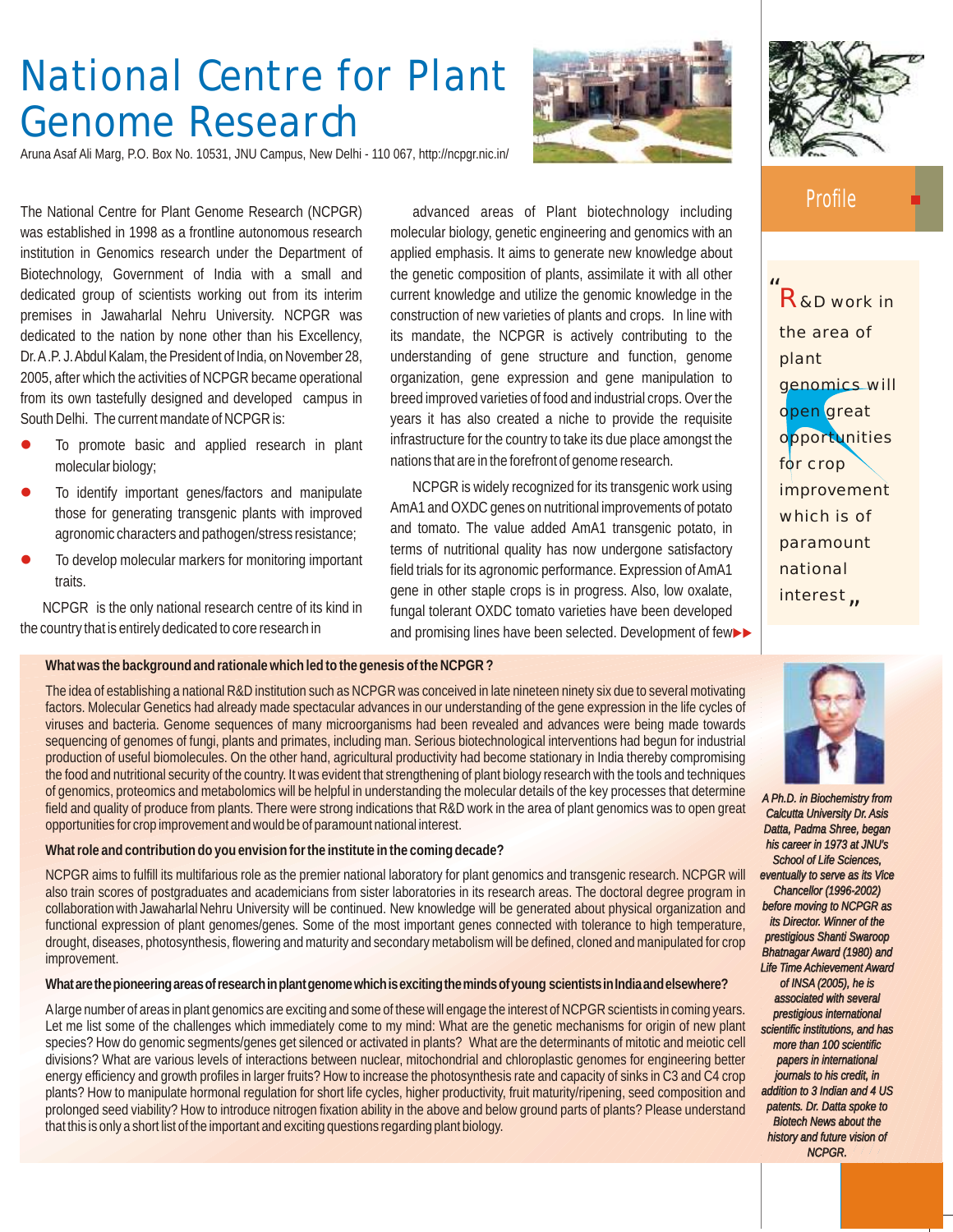

## **National Centre for Plant Genome Research**

**Profile** 

*"* The overall

more transgenic vegetables and legume crops with OXDC gene is in progress. In addition, as a long-term goal to develop transgenics with increased shelf life, candidate genes have been identified.  $\blacktriangleright$ 

The search for dehydration inducible genes in chickpea has led to the identification of DREB-2 that is also induced by salinity. The single copy intron-less DREB-2 expresses in root, resides in the nucleus, binds to dehydration responsive element(s) and has transactivation potential. Its tobacco

In Arabidopsis thaliana, a ligand binding screening has led to the identification of several Z-Box specific transcription factors, viz. ZBF1 and ZBF2. While ZBF1 encodes for a bHLH transcription factor involved in crosstalk between light, ABA and JA signaling pathways; ZBF2 encodes for a bZIP protein. ZBF1 assumes agronomic significance as its mutants show hyper-photomorphogenic growth. Over and under expression of ZBF1 in tomato and carrot are in progress.

transgenic has improved seeding growth, root branching and salinity and dehydration tolerance. DREB-2 is thus of a g r o n o m i c a l importance.

A proteomic approach towards identifying and cloning of novel osmotic stress responsive genes from legumes and cereals has also been initiated



family along with the representative reporter genes in source, sink and defense related pathways have been cloned and sequenced. The MAPKs were found to be differentially regulated by cold, heat and drought stresses. Also, a few members of *wrky* and AP2/EREBP

In rice, eight members of MAPK

*Field trials of value added AmA1 transgenic potato*

by NCPGR. A number of environmental stress and hormone responsive proteins in legumes have thus been identified.

Substantial progress has also been made in the area of functional genomics of Chickpea/Ascochyta interactions and nearly two hundred genes involved in defense/resistance have been isolated. Modulation of expression of a number of genes like Lipid transfer protein (nsLTP), a Ser-Thr protein kinase (CaArPK) and resistance gene homolog (CaAr(131) by defense-signaling molecules like SA, JA and ABA has been examined. Also, several hundred genes involved in fungal wilt disease response have been identified by DNA array technology. A framework linkage map of chickpea has been developed and the putative resistance gene against fungal wilt has been tagged.

So far, the Centre has developed 302 microsatellite markers and 31 EST-SSR markers for chickpea genome. Also, an anchor linkage map has been developed on which traits such as Desi/Kabul seed type, seed size, pod number, flowering time and flower color are being placed.

Considerable progress has been made in the transcript profiling of certain terpenoid indole alkaloid (TIA) pathway genes in callus and suspension cultures of periwinkle plant Catharanthus roseus that is known to be unique for its heterochromatic imprints distinguishable from Arabidopsis thaliana, vertebrates and fungi.

transcription factors have been cloned and sequenced. Besides strengthening its existing network program, and

as a part of the international SOL initiative, NCPGR has already completed sequencing and annotation of three of the BACs (374Kb) of chromosome 5 of tomato allocated to it in the Solananaceae Genome Network (SGN) project.

The overall quest of NCPGR's activities is to speculate with genomic knowledge gained, test the formulated idea, test the hypothesis experimentally and apply the results to real life problems in agriculture.

NCPGR has, under affiliation to the Jawaharlal Nehru University, undertaken postgraduate research programs for Ph.D. degree since 2001. Currently about fifty-five students are enrolled. The Centre also accepts a large number of young researchers under various other categories and organizes periodic short-term training programs for scientists from various universities/institutions. Through its infrastructural base for academic-industry interactions and knowledge-cummaterial resources, NCPGR is poised to significantly contribute towards understanding of plant cell differentiation, development, morphogenesis, growth and regeneration, photosynthesis, plant microbe interaction, plant breeding and  $genetic engineering.$ 

in agriculture<sub>n</sub> quest of NCPGR's activities is to speculate with genomic knowledge gained, test the formulated idea, test the hypothesis experimentally and apply the results to real life problems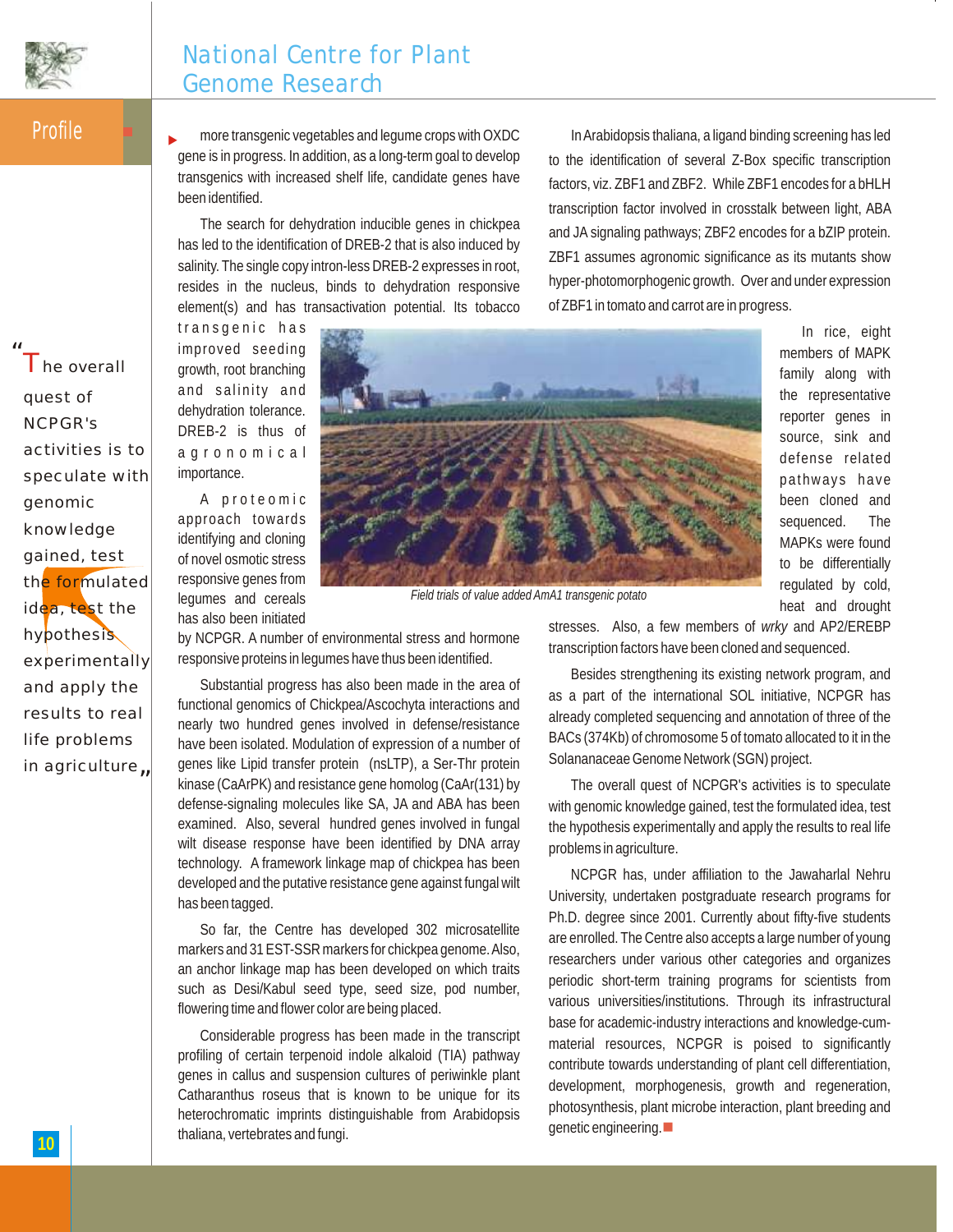# **Roaring Counts Genotyping faecal samples of Bengal tiger for population estimation**

Jyotsna Bhagavatula and Lalji Singh, Centre for Cellular and Molecular Biology, Uppal Road, Hyderabad 500 007, India. E-mail: JB: jojo@ccmb.res.in & LS: lalji@ccmb.res.in

Everybody knows that there are alarming reports pouring from all over India documenting the loss of tigers. There is no doubt that the threat of extinction is hanging over these animals. Though widespread in the earlier part of the last century, the number of tigers in the wild all over the Indian subcontinent dwindled to a figure of 4500 in 1998 as per an educated guess by tiger researchers*.* The chief cause of this decline of tiger populations is habitat fragmentation, depletion of prey and extensive hunting.

Population estimation and monitoring of an endangered species is important for conservation planning. Tigers are difficult to count visually because they are elusive, nocturnal, territorial and cryptic animals. Therefore indirect and

non-invasive methods have been employed for population estimation.

The traditional method of estimating tiger populations is called the "pugmark" method. It has been in use for three decades now for estimating tiger populations in India. The pugmark method assumes that the paw-print of each tiger is individual specific. Therefore, during a tiger census plaster

casts and tracings of the left hind paw-prints of a tiger are made wherever encountered in forests and tiger numbers arrived at on the basis of the paw measurements. However, each and every paw-print of all the tigers in an area may not be available at the time of census. Moreover, the pugmarks would change in shape and size based on the substrate that a tiger walks upon; thus a single tiger could possibly be counted as several individuals. Also, this method is prone to human errors during tracing or casting the paw-prints. Therefore, the veracity of this method has been questioned by tiger researchers.

The DNAor deoxyribonucleic acid of all living organisms is unique to each and every individual, which is why no two individuals (except identical twins) are completely alike. DNA is composed of four bases called Adenine (A), Thymine (T), Cytosine(C), and Guanine (G). Certain combinations of these four bases called short tandem repeats or STRs [for instance CACACACACA] are interspersed all over the mammalian DNA. The STRs are important because they can help to uniquely identify one individual from another based on their copy number which varies from individual to individual. It is

now possible to preferentially target these unique STR regions of the DNA because of the development of a recent technology called Polymerase Chain Reaction (PCR). Thus one can identify each and every individual animal because of the unique arrangement of repetitive DNA, popularly called 'DNA fingerprint'. Therefore, if one could generate 'DNA fingerprints' of endangered animals like tiger, one can uniquely identify one tiger from another and therefore arrive at reasonable estimates of tiger populations.

However, this is easier said than done! The primary problem in generating unique 'DNAfingerprints' of tigers would be the procurement of biological material. Genetic studies of free-ranging animals are carried out by collecting shed hairs

> or faecal samples from forests from which DNA is isolated. Thus DNA can be extracted from the animal that one is studying without even catching it. This is called non-invasive sampling. Once individual 'DNAfingerprints' are obtained for the animals, it is possible to estimate populations using mathematical models that can predict population abundance and density.

The source of DNA in faecal samples is the sloughedoff intestinal epithelial cells. However, generating 'DNA fingerprints' from tigers living in the wild is beset with problems. DNA isolated from faecal samples is of very poor quality since they are subject to a variety of environmental conditions, insect attack and/or fungal degradation, particularly so in subtropical countries like India. There are several technical difficulties involved with working with such miniscule and poor quantities of DNA. Therefore before one embarks upon long term DNA based population studies of tigers covering the entire country, it was necessary to conduct a pilot study in order to check whether it is feasible at all to use DNA based methods to count the animals.

The Centre for Cellular and Molecular Biology has carried out such a pilot study with faecal samples collected from two protected areas to check the possibility of carrying population studies in tiger populations by non-invasive genetic methods. The primary goal of our study was to *identify individual tigers with unique DNA fingerprints and whether these unique DNA fingerprints can be used for identifying individuals in a protected area so that tiger population estimates can be*  generated.



### Kaleidoscope

*"* If one could *"* generate 'DNA fingerprints' of endangered animals like the tiger, one can uniquely identify one individual from another and therefore arrive at reasonable estimates of species population $\mu$ 

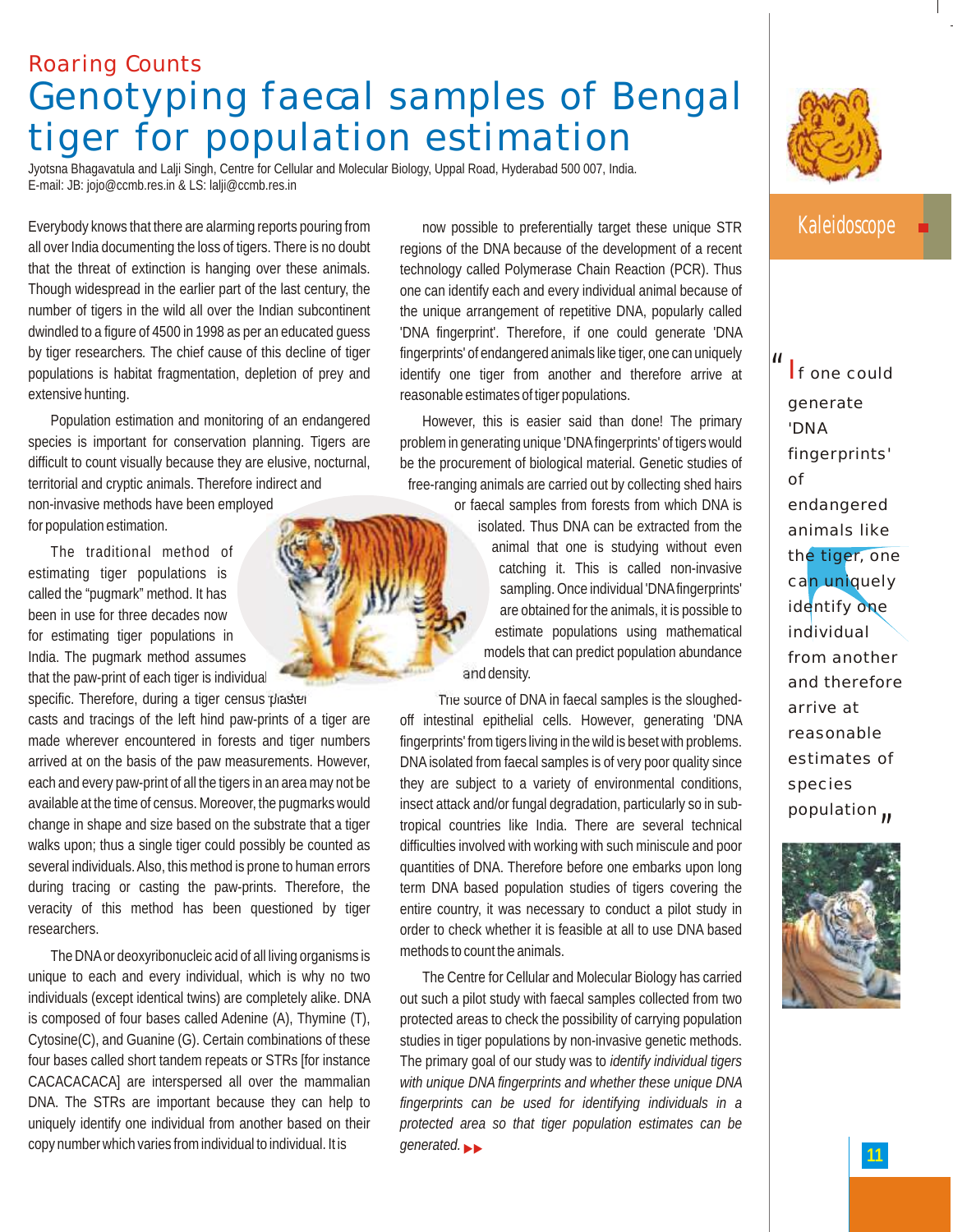

#### **Roaring Counts Genotyping faecal samples of Bengal tiger for population estimation**

With the

tandem

unique short

repeats (STR) it is possible

*"*

Kaleidoscope **In our study we identified the unique STR regions in tigers** for identifying individuals and calculated the probability of obtaining similar fingerprints in closely related individuals. It was found that with these STRs it is possible to distinguish



between even closely related animals with a 99% certainty. This part of the study was confirmed with captive tigers before embarking on DNA analysis of samples collected from the forest.

Field work was conducted at two locations in southern India namely, Mudumalai Wildlife Sanctuary in Tamil Nadu and at Biligiri Rangan hills Temple (BRT) Sanctuary in Karnataka.

Scat samples were collected randomly and preserved in alcohol or desiccant silica. At this point, we were confronted by yet another difficulty. The tiger shares its habitat with two other carnivores, namely the leopard and dholes (wild dogs). As the biological material for our study was faecal samples, there was no room for confusing the faecal samples of tigers from those of the other two carnivores. Morphological features of the faecal samples have traditionally been used for distinguishing the faecal samples of these carnivores. Though it is easier to differentiate the scats of wild dogs from those of the tiger and leopard, it is difficult to distinguish between the faecal samples of the tiger and leopard. Moreover, such identification procedures are often subjective. Therefore we developed a DNA-based method for identifying the scat samples of tigers from those of other carnivores. This can identify the scats of tigers with greater certainty than the morphological methods that are generally used. DNA was isolated from the scats that were collected from the study areas. Samples were positively identified as tiger with the DNA-based assay that we developed. Samples are then subject to 'DNA fingerprinting'. DNA-based sex identification of the samples was also done. The results of the DNA profiling show that samples collected from forests could be assigned to individuals. As we followed a random sampling method in our pilot study, we could give an estimate of the Minimum Number Alive (MNA) at the time of sampling.

The results of our study indicate that it is indeed possible to conduct such surveys on a large scale and that it would be possible to estimate tiger population under appropriate sampling designs in protected areas in India. DNA fingerprinting through genotyping faecal samples could therefore become the method of choice for counting tigers in the future. $\blacksquare$ 



*"* certainty to distinguish between even closely related animals with a 99%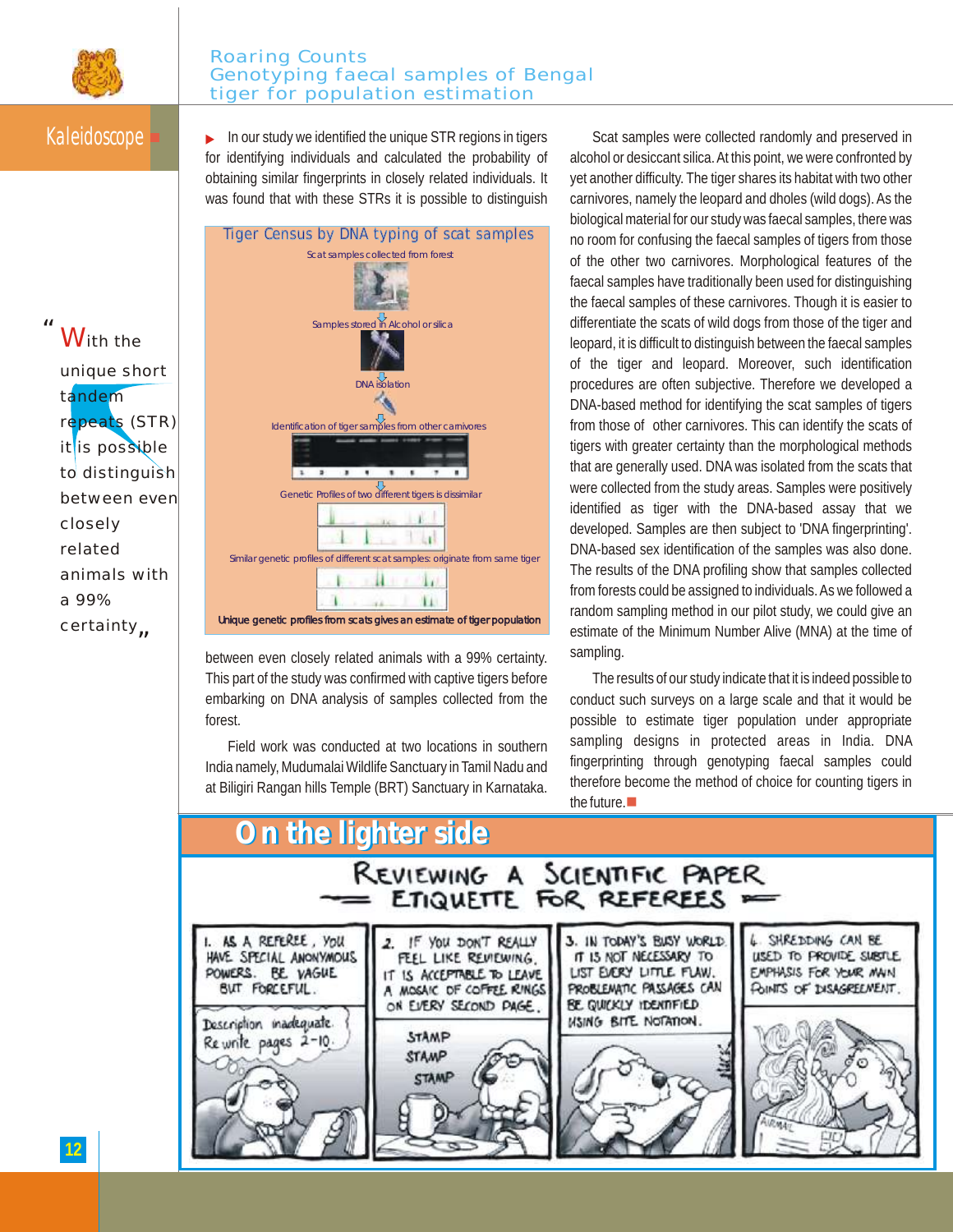

# **News and Happenings**

### **Second ASEAN-India Bioinformatics HRD Program**

The second ASEAN-India Bioinformatics Workshop, supported by Ministry of External Affairs, Department of Biotechnology, Ministry of Science & Technology and the ASEAN Secretariat was organized in Delhi by Sri Venkateswara College, University of Delhi, from December 14-16, 2006. The workshop was inaugurated by Shri Anand



*Distinguished Guests on the Inauguration of the 2nd ASEAN India Bioinformatics HRD Programme, December 14-16, 2006, New Delhi. (Seating from L to R) Dr. T. Madhan Mohan, Prof. Ashok S Kolaskar, Prof. Dinesh Singh, Shri Anand Sharma, Prof. Tan Tin Wee, Dr. A. Sankara Reddy and Dr. Donald Thambunan*

Sharma, Hon. Minister of State, Ministry of External Affairs. Prof. Ashok S. Kolaskar, former Vice Chancellor, University of Pune, delivered the keynote address on "Bioinformatics: Current Status in India". Prof. Dinesh Singh, Director, University of Delhi (South Campus), in his address emphasized the need to integrate mathematics and Statistics in Biology teaching at the university level.

The focus of the workshop was to introduce the discipline of Bioinformatics to 20 delegates from ten ASEAN member countries (Brunei, Cambodia, Lao PDR, Malaysia, Myanmar, Philippines, Singapore, Thailand, Vietnam, Indonesia and India). The goal of the workshop was to explore avenues for developing a strong team of collaborating networks on Bioinformaticians in the ASEAN-India region. Apart from lectures by eminent Indian scientists working in the area of Genomics, Proteomics and Drug Design, the workshop also had a special session of presentations from the Indian Bioinformatics Industry showcasing the latest developments in technology. In addition, there were discussions on the ASEAN-India Bioinformatics Master Plan. Policy issues pertaining to manpower training, educational curriculum

reform, sharing of computational hardware and software resources, strategic research collaborations and scientific exchanges between ASEAN countries and India were taken up.

### **New Focus on Biodesign**

Department of Biotechnology organized a meeting between an expert team from Stanford University and around 35 participants from various Indian institutions such as IITs, medical colleges, life sciences institutions, technical universities and industry. The purpose of meeting was to (a) introduce the concept of biodesign into education and training as well as (b) promote innovation and product development and (c) create medical technology innovation in India in partnership with Stanford University. The meeting helped in identifying ideas for product design and developing prototype



*Dr. M. K. Bhan, Secretary, Department of Biotechnology addressing the Stanford-India Biodesign meeting*

through public-private partnership, the focus being on indigenous production of medical devices, implants and bioinstruments.

The Stanford team consisted of i) Prof. Harry B. Greenberg, Dean of Research & Training, Stanford University School of Medicine, Stanford, CA; ii) Prof. Paul Gordon Yock, Director, Department of Bioengineering and Program in Biodesign, Stanford University Medical Center, Stanford, CA; iii) Prof. Philip Anthony Pizzo, Dean, Stanford University, School of Medicine, Stanford, CA; and iv) Prof. Rajiv Narendra Doshi, Department of Medicine, Stanford University, School of Medicine, Stanford, CA. Prof. Doshi presented the "Preliminary Proposal on Stanford-India Biodesign (SIB) Program" while the faculty of participating institutions presented an overview of their institutional programs, infrastructure and facilities.

Detailed discussions were held on various aspects such as team building, location, infrastructure, facilities, human

News Desk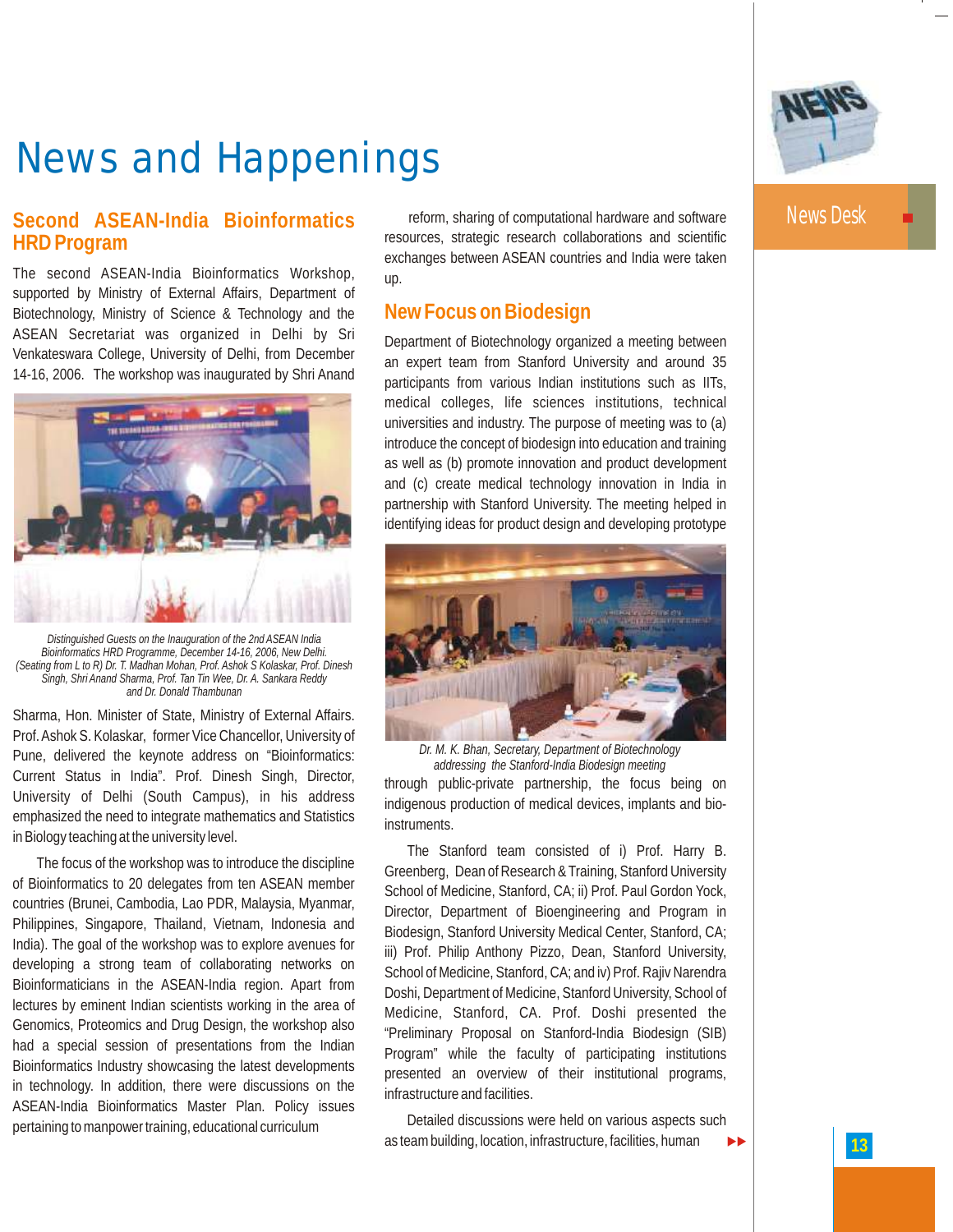

### **News and Happenings**

News Desk

resource development, training component and time line of the program, etc. The meeting concluded that there is a definite need for this initiative with details of the program needing further elaboration.  $\blacktriangleright$ 

#### **5th International Conference on Bioinformatics held at New Delhi**

The Fifth International Conference on Bioinformatics (InCoB 2006) was organized from  $18<sup>th</sup>$ -20<sup>th</sup> December 2006 by the Department of Biotechnology, Govt. of India, Indian Institute of Technology, Delhi and Jawaharlal Nehru University, New Delhi. This was conducted under the aegis of Asia Pacific Bioinformatics Network (APBionet). The conference was inaugurated by Honorable Minister for Science and Technology and Earth Sciences, Mr. Kapil Sibal.

Over 40 scientific presentations were made including the plenary talks and about 350 posters were presented on seven different Bioinformatics topics including computational biology, structural bioinformatics, datamining and databases, genomics and proteomics, protein folding and structure prediction, systems biology and molecular simulations. Plenary speakers, experts in their respective fields, were drawn form US, UK, France, Canada, Israel and Japan. About 1000 participants including 700 students attended the conference. The conference underscored the need for capacity building and undertaking hard core research in the area of Bioinformatics.

#### **DBT-ICRISAT Centre of Excellence in Genomics gets going**

The DBT has recently established a Centre of Excellence (COE) for high-throughput allele determination for molecular breeding of crops at International Crops Research Institution for Semi-Arid Tropics (ICRISAT), in Patancheru, Andhra Pradesh. The centre will strengthen the existing molecular



*Dr. M.K. Bhan, Secretary, DBT and Dr. William G. Dar, DG, ICRISAT exchanging MoA for Centre of Excellence in Genomics*

breeding facilities at ICRISAT by providing high-throughput, low-cost allele determination platforms to help in the molecular-marker assisted selection and breeding programs

in the country. The centre will also organize training programs for scientists and students from Indian institutes in the use of high-throughput methods in breeding and research.

A Memorandum of Agreement (MOA) was exchanged between Dr. M. K. Bhan, Secretary, DBT and Dr. William Dar, Director General of ICRISAT on 13th December, 2006 at ICRISAT headquarters at Patancheru. Dr. Bhan stated that with this partnership the center will provide quick returns in terms of improved agricultural productivity through its cuttingedge molecular breeding techniques. William Dar, Director General of ICRISAT, felt that improved agricultural productivity will help alleviate the poverty of small farmers in dryland areas in India and other developing countries.

#### **Joining hands with Canada**

The Department of Biotechnology (DBT) signed two Memoranda of Understanding (MoUs) on December 5, 2006 with the Department of Agriculture and Agri-Food of Canada (AAFC) and National Research Council (NRC), Canada. Shri Kapil Sibal, Honorable Minister for Science & Technology and Earth Sciences graced the occasion.



*The Hon'ble Minister for Science & Technology and Earth Sciences, Shri Kapil Sibal, at the Indo Canadian MoU function.*

The major objectives of collaboration are to provide researchers and institutions with opportunities to exchange scientific information and facilitate the exchange of scientists. It will also foster scientific cooperation and promote cooperative projects, including industrial programs, between the two countries.

The MoU with Agriculture and Agri-Food, Canada was signed by Mr. Leonard Edwards, Deputy Minister, Agriculture & Agri-food Canada and Dr M.K. Bhan, Secretary, Department of Biotechnology on behalf of their respective countries.

The identified priorities for cooperation include a) agriculture and food processing and storage, b) bio-pesticides and bio-fertilizers, c) functional and nutraceutical foods and **14** impact on human nutrition, d) agricultural biotechnology,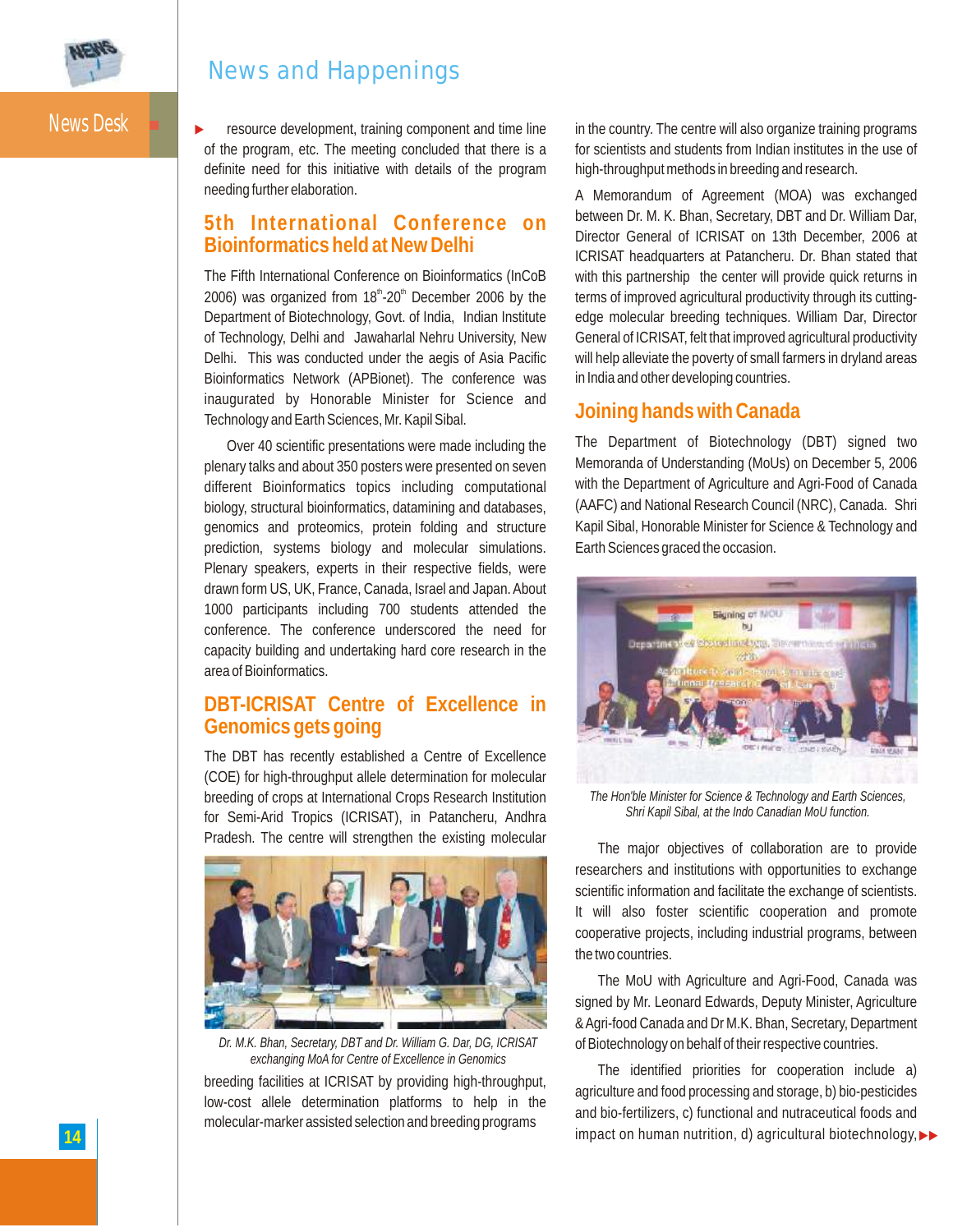#### **15**

# **News and Happenings**

e) biomass utilization, f) sustainable alternative energy and environmental technologies, and g) water quality.  $\blacktriangleright$ 

The MoU with National Research Council, Canada was signed by Vice President Dr. Roman Szumski, National Research Council, Canada and Dr. S. Natesh, Sr. Adviser, Department of Biotechnology. The identified priorities for initial collaboration between DBT and NRC are a) Harnessing plants for improving human and animal health, and b) Understanding and exploiting genomics of plants of common interest to the benefit of both the countries.

To set the ball rolling, a workshop on 'Plants for Health' will be organized by NRC Plant Biotechnology Institute, Saskatoon during March 2007.

### **International Conference on Stem Cell Research**

Stem cell research is now at the forefront of scientific and medical innovation and is a rapidly expanding area of investigation. In the country, stem cell programs have been initiated with the aim of promoting both basic and translational research in view of its potential applications. The key components of the strategy of the Department of Biotechnology, Ministry of Science and Technology, Government of India for promoting stem cell research are: creation of center of excellence (CoE); virtual network of centers; generation of adequate human embryonic stem cell (hESC) lines; human resource development through training, short & long term overseas fellowships, seminar, workshops, conferences, etc.

With the support of the Department of Biotechnology, the Stem Cell Research Forum of India (SCRFI) organized an e in

international conference from January 29 to February 1, 2007 at Bangalore. The conference brought together stem cell biologists and clinicians from within and outside the country to share knowledge, discuss recent findings and exchange theories for further advancement in this area. Some prominent lectures delivered in the conference were: a) "Therapeutic applications of human stem cells prospects and challenges";



b) "Adult precursor cells: Progenitor cells an stem cells"; c) "Immunomodulatory effects of mesenchymal stem cells" and d) "The unique difficulties of translating basic biology to clinical use in stem cell repair of the heart". 350 participants including 25 foreign speakers covered areas such as embryonic stem cells, adult stem cells, including mesenchymal & hematopoitic stem cells; commercialization and banking; transnational research; guidelines and regulations. About fifty five posters by young researchers on various aspects of stem cells were also exhibited.

## Have an interesting thought? Share it with Biotech News!

*Biotech News invites crisp write-ups (not exceeding 250 words) outlining your thoughts on education, innovation, commercialization and other related issues in life sciences and biotechnology. Every writeup selected for publication will get the author an honorarium of*  $\leq$  *Rs.1000/-.* 

*So what are you waiting for? Pick up your pen and get cracking!!*

*Email your write-up to biotechnews@dbt.nic.in*